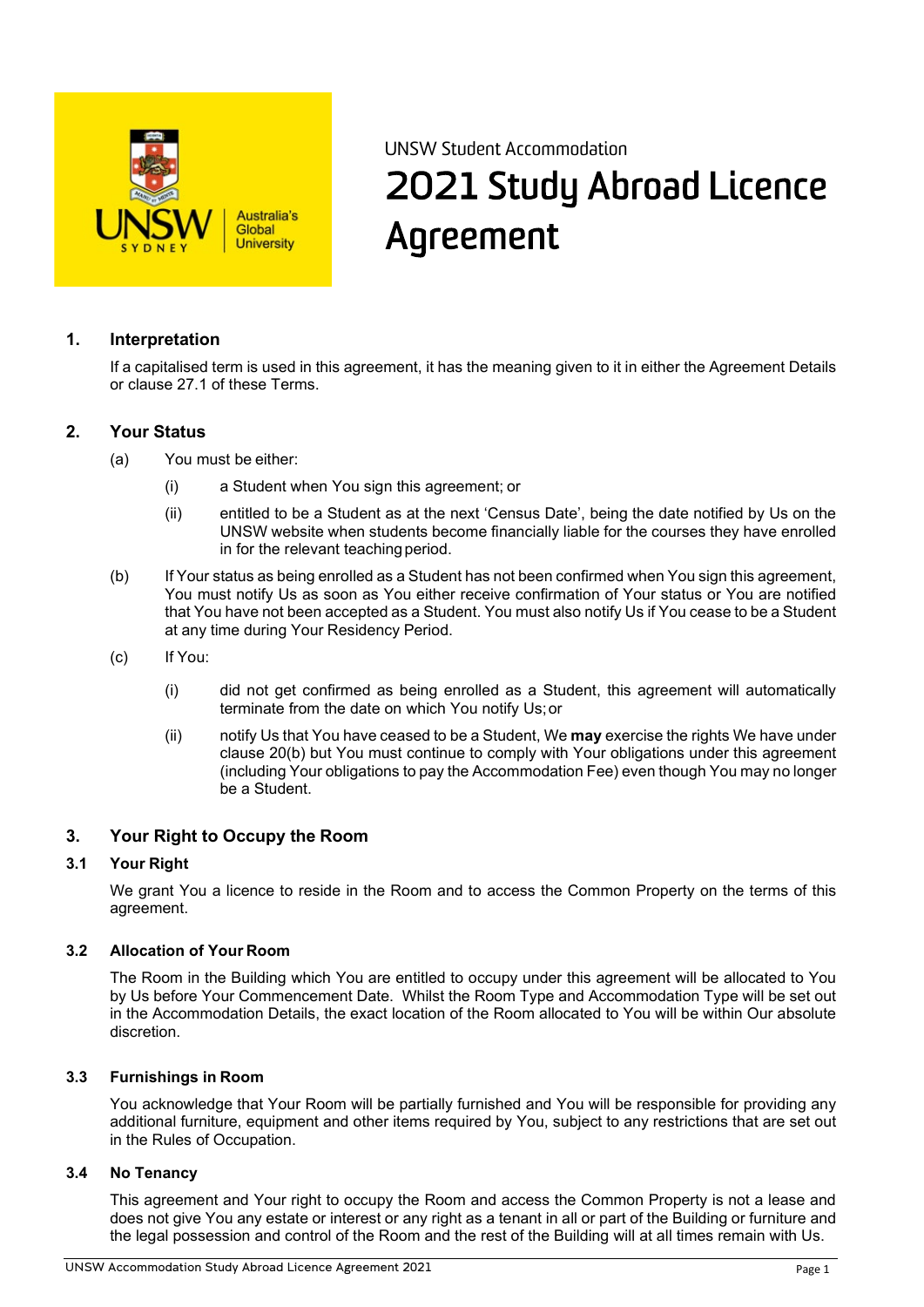#### **3.5 Vacancies**

- (a) You must only reside in the Room allocated to You and You may not move into any other room in the Building without Our consent.
- (b) Room vacancies within the Building that occur during Your Residency Period will be advertised by Us and We will determine the incoming resident in Our absolute discretion.

## **4. Residency Period**

- (a) You may only occupy the Room from the Commencement Date (and We will notify You of the time on that day after which You may move in) until 10am on the Termination Date, unless We agree in writing to extend Your TerminationDate.
- (b) If the Licence Agreement Details indicate that the Residency Period is for a single Term/s (Term 1, Term 2, Term 3) You must provide Us with evidence that You will be completing Your course at the end of the chosen Term by the start of your Licence Agreement. If You are not able or do not meet this requirement, the residency period will automatically revert to the full accommodation term for the relevant accommodation type.

## **5. Changes to Your Allocated Room**

#### **5.1 You may request a Room Change**

You may request a transfer of accommodation to an alternative room within the Building or the accommodation by completing Our Residency Transfer Form and payment of the applicable administration fee. We will consider Your request provided there is alternative accommodation available and where applicable seek the Dean's approval and We may require You to enter into a new licence agreement setting out the details for the alternative accommodation.

#### **5.2 When You may need to move**

#### *For Summer Break or Repairs*

- (a) We may move You to another Room in a Building on Campus of equal or better standard by giving You at least 14 days' notice where circumstance allow:
	- (i) at any time during the summer recess period; or
	- (ii) at any time if We consider it necessary or desirable to do so (in Our absolute discretion) such as if We need to undertake repairs or maintenance, to avoid difficulties between residents in the Building, to cater for the specific needs of a resident or if We require the Room for other purposes.

#### *Immediate Relocation*

(b) We may temporarily relocate You to another Room if We consider it is in the best interests of the other residents in the Building to do so on an immediate basis (for example, if You are creating a disturbance during the exam period).

#### *Responsibility*

- (c) If We give You a notice to move or temporarily relocate, You must comply with that notice within the specified period and if You do not, We may arrange to move Your possessions to the alternative room or to storage (ifrequired).
- (d) You release Us from any claim for compensation with respect to any damage caused to Your belongings or furniture in the relocation from Your current Room to the alternative room. The terms of this agreement continue to apply if You move to another Room.

## **6. Accommodation Fees**

# **6.1 Your obligation to pay the AccommodationFees**

- (a) You must pay the Accommodation Fees relevant to Your Room Type and Accommodation Type without deduction or set-off.You must pay the Accommodation Fees using the payment methods set out in the Accommodation Fee Schedule or as otherwise notified by Us from time to time.
- (b) Except if this agreement is terminated by Us because We are unable to continue to provide the Room on an ongoing basis in accordance with clause 20(a), You are responsible for paying the Accommodation Fee for the whole of the Residency Period even if this agreement is terminated and You no longer reside in the Room or You cease to be a Student.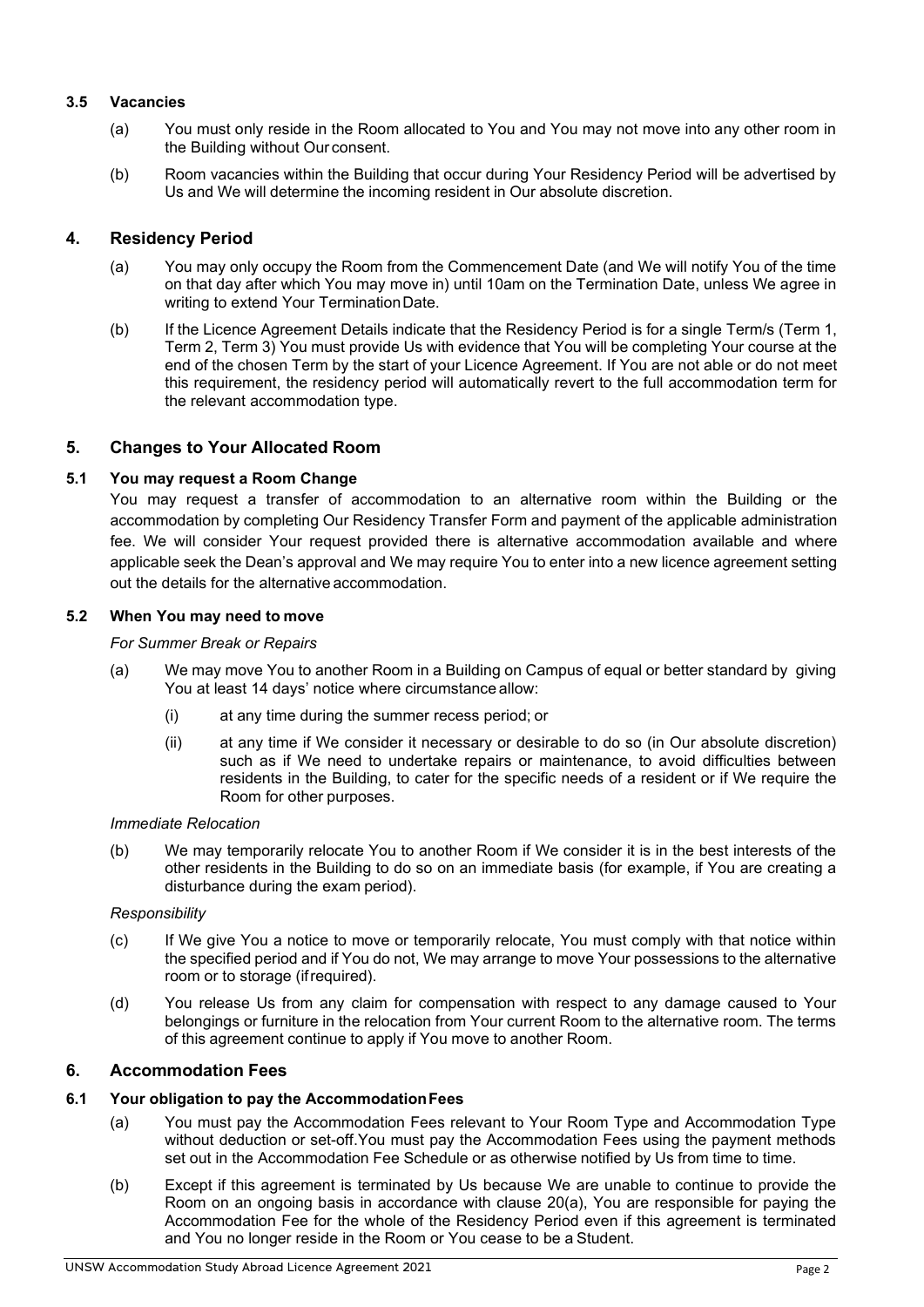## **6.2 Payment Plan**

Despite the payment terms in Annexure B, We may, but are not obliged to, enter into a specific payment plan with You if You can demonstrate a financial need. However, any payment plans:

- (a) will require all Accommodation Fee payments to be made in advance; and
- (b) must be agreed by Us and You prior to the Commencement Date.

#### **7. Your Financial Responsibility**

- (a) At any time (including following termination of this agreement) We may issue an invoice to You for:
	- (i) costs associated with repairing any loss or damage to the Room or Building which You are responsible for under this agreement, including costs associated with repairing or replacing any damaged or missing furniture, furnishings or fittings (except fair wear and tear);
	- (ii) costs associated with any necessary cleaning;and
	- (iii) any outstanding Accommodation Feepayments.
- (b) If You fail to comply with, or perform any of Your obligations contained in this agreement (including payment of an invoice issued under paragraph 7(a)), We may at any time, in Our absolute discretion, place a Denial of Services block on your student account which will prevent you from accessing the following services:
	- (i) Exam results
	- (ii) Access to buildings and computer labs
	- (iii) Access to Library Services
	- (iv) Official transcripts or any other official documentation issued by the University
	- (v) Graduation or re-enrolment (whichever is applicable)

until such time that the failure has been rectified. If We take this action, it does not prejudice Our right to seek other remedies.

This clause continues to apply even if this agreement is terminated.

#### **8. Condition and Maintenance of the Room**

- (a) We make the Room available to You in the condition set out in the Condition Report.
- (b) You must inspect the Room and complete the Condition Report within two (2) business days of the Commencement Date.
- (c) You must:
	- (i) keep the Room and the Common Area in a reasonably clean and tidy state at all times;
	- (ii) notify Us as soon as practical of any damage to the Room or the Common Area;
	- (iii) not attach any furniture, fixture or fitting including posters; and
	- (iv) not alter or add to the Building without Our prior written consent.

#### **9. Repairs**

- (a) Except for fair wear and tear, You are directly responsible for the costs associated with repairing or rectifying the Room during the Residency Period including but not limited to attendances andservices provided by UNSW Security, UNSW Maintenance and any non-UNSW tradesperson such as a locksmith, plumber, electrician, glazier, pest control and fire brigade.
- (b) You may be charged for a service call if an appointment for repairs is made by either You or Us (provided any notice required under this agreement has been given to You by Us) and the attending tradesperson(s) cannot gain access due to Your unavailability.
- (c) For non-urgent and urgent repairs required during business hours, You must contact the UNSW Student Accommodation Office.
- (d) For urgent repairs outside business hours, You must contact UNSW Security on 9385 6666, who are responsible for co-ordinating a response. Or for non-urgent repairs outside of business hours you must contact UNSW Student Accommodation Office during business hours.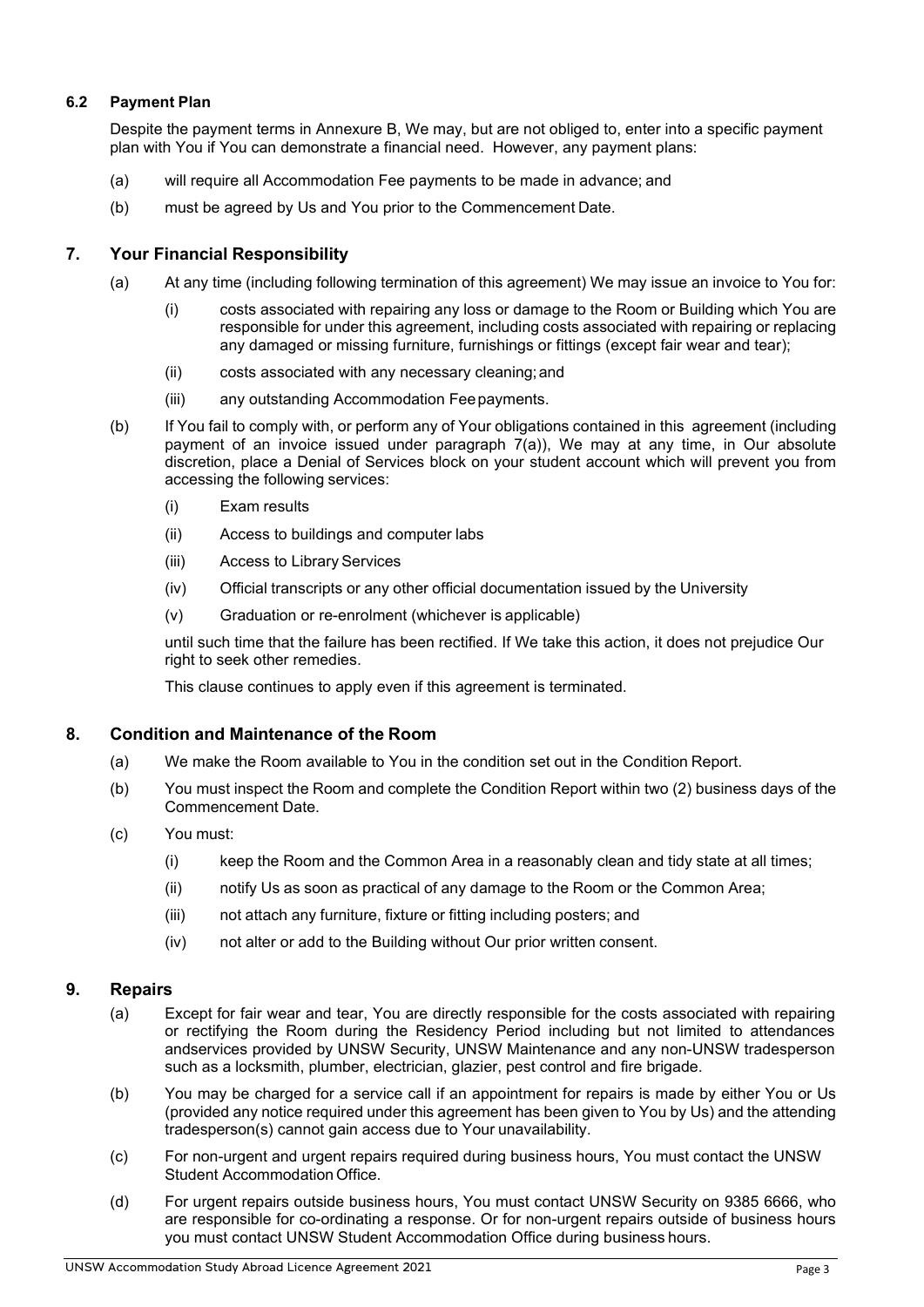## **10. Use of Room and Conduct**

- (a) You acknowledge that:
	- (i) the UNSW Student Code of Conduct applies to any conduct in the Building and You must comply with Your obligations under that Code; and
	- (ii) You have access to the UNSW Student Accommodation Handbook outlining the broader philosophy and operations applicable to the Building and the accommodation. The Handbook may be updated by Us from time to time and does not form part of this Licence Agreement.
- (b) You must:
	- (i) comply with the Rules of Occupation as set out in Annexure A including not breaching Rule 8 (Smoking), Rule 9 (Drugs), Rule 10 (Alcohol) or Rule 11 (Weapons);
	- (ii) not create any noise in or around the Room that is likely to interfere with the peaceful enjoyment of the Your neighbours or any other person using the Room, the Building and its surrounds;
	- (iii) not threaten, abuse, intimidate or harass any member of UNSW staff, Your neighbours, tradesmen or co-occupant(s); and
	- (iv) obey all laws relating to residing in and using the Room and Building, comply with any lawful notice issued by any authority relating to the Room and Building and will notify Us immediately of any notice received.
- (c) We may:
	- (i) charge You up to \$550 for each and every breach committed by You of this clause 10; and
	- (ii) terminate this agreement by notice in writing to You with immediate effect if You breach clause 10 of this agreement.

## **11. Security**

- (a) You must ensure that the property is properly secured at alltimes.
- (b) Under no circumstances must You permit doors to be kept unlocked or windows left open to allow casual visitors to gain access to theBuilding.
- (c) You are responsible for the conduct and behaviour of all of Your guests and invitees.
- (d) We are not responsible for any theft or damage to any of the parts, equipment or contents of Your property.

## **12. Liabilities and Indemnities**

#### **12.1 When Joint and Individual Liability arises**

The Agreement Details will specify whether more than 1 resident is permitted to occupy the Room:

- (a) If a single occupancy is specified, You will be solely liable for all expenses, costs, fees, charges and damage arising out of or in relation to Your occupation of the Room; and
- (b) If more than one resident is permitted to occupy the Room, You are jointly and severally liable with any other resident permitted to occupy the Room for all expenses, costs, fees, charges and damage arising out of or in relation to the occupation of the Room including for any loss or damage arising from a failure by You or another resident to lock all windows and doors in the Room.

#### **12.2 You Occupy the Room at Your own Risk**

- (a) You occupy and use the Room, Common Property and other parts of the Building and its facilities and services at Your own risk. You should consider taking out appropriate contents insurance for any of Your personal items held in the Building.
- (b) We are not responsible (and You must indemnify Us and Our personnel) for any claims, injury, demands, loss or damage of any kind (including any personal injury or death or loss or damage to any personal items) to You and Your guests and invitees that might be suffered or incurred whilst in or in the vicinity of the Building, except to the extent the injury, loss or damage was caused by Our negligent act or omission.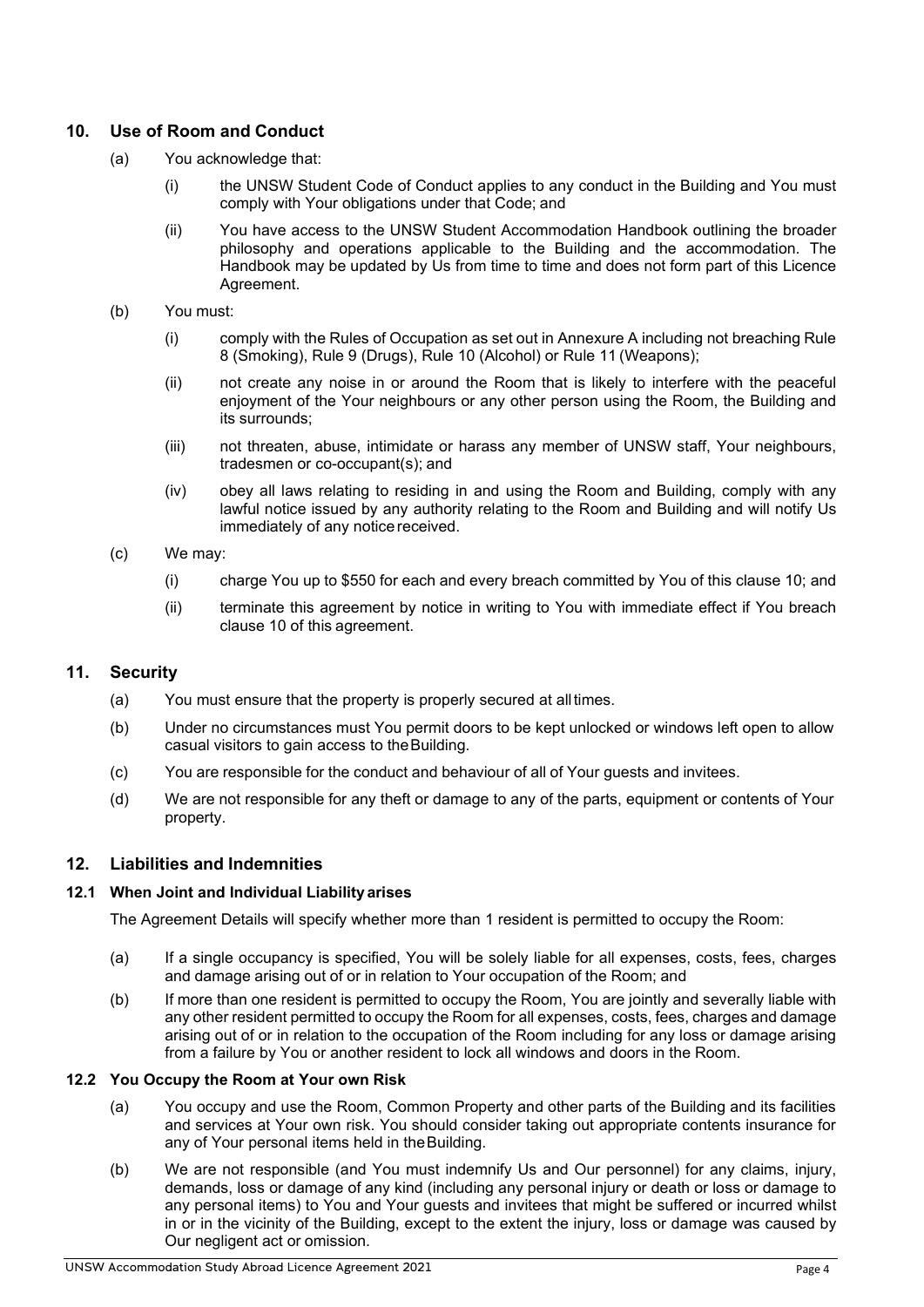## **13. Access**

- (a) We will endeavour to give You reasonable notice of any intention to enter the Room for purposes such as carrying out repairs, inspections and showing prospective occupants, although We are not obliged to do so.
- (b) We may conduct inspections of the Room if We consider such inspections to be necessary.
	- (i) Failure to pass inspections will result in charges for professional cleaners to return the room and/or apartment to the same condition and repair as the Room was in (subject to fair wear and tear) at the CommencementDate;
- (c) You must contact Us immediately if the identity of any tradesperson seeking access to the Room or the Building cannot be verified.
- (d) You must co-operate with Us and Our tradespeople as reasonably required when the Room or Common Property needs to be accessed.

## **14. Our Rights**

We will at all times during the Residency Period (and any holding over period) keep possession of, and full control over, the Building and will at all times have full and free access for such purposes as We may consider appropriate.

#### **15. Utilities and Internet Access**

- (a) Data usage and utility costs are included in the Accommodation Fee. However, if We, in Our absolute discretion, consider You have incurred excessive data usage or utility costs, We may require You to pay the additional costs in the same manner as the Accommodation Fee is paid.
- (b) You must not remove or damage or misuse any part of any networking infrastructure installed on the Room or Common Property.

## **16. Locks, Keys and Security Access Cards**

- (a) Except for fair wear and tear You are responsible and liable to pay for the cost of:
	- (i) repairing any door locks to the Room;
	- (ii) replacing any issued key or security access cards lost, damaged or misplaced (the cost is specified in the Fee Schedule); and
	- (iii) replacing any issued key or security access cards, if You fail to return Your key or any temporary security access card personally to Us on or before the TerminationDate.
- (b) You must immediately report the loss or damage of any door locks, keys and/or security access cards to Us.If You lock yourself out of the Room or the Building outside of business hours (UNSW Apartments and University Terraces), You should contact UNSW Security on 9385 6666. A lock out fee will be charged by UNSW Security and payable directly to them at the time of the lock out. If You lock yourself out of the Room or the Building during business hours, You will need to contact UNSW Student Accommodation.
- (c) You must not change any of the locks in the Room or theBuilding.

## **17. Smoke Alarms & Fire Protection Equipment**

- (a) Under no circumstances must You remove, interfere with or obstruct any smoke alarm or any other fire protection equipment within the Building.
- (b) You must not use candles or misuse heaters in any manner that would be a fire hazard. This includes drying clothes on or close to heater(s), or heaters being placed close to curtains and soft furnishings.
- (c) In the interests of safety, heaters with an exposed element, small fan heaters and bar heaters are prohibited. Residents may only use enclosed column heaters with a maximum capacity not exceeding 1,200 watts with the prior consent of management.
- (d) You are responsible and liable to pay for the cost of any false fire alarm attendances triggered by You or Your quests.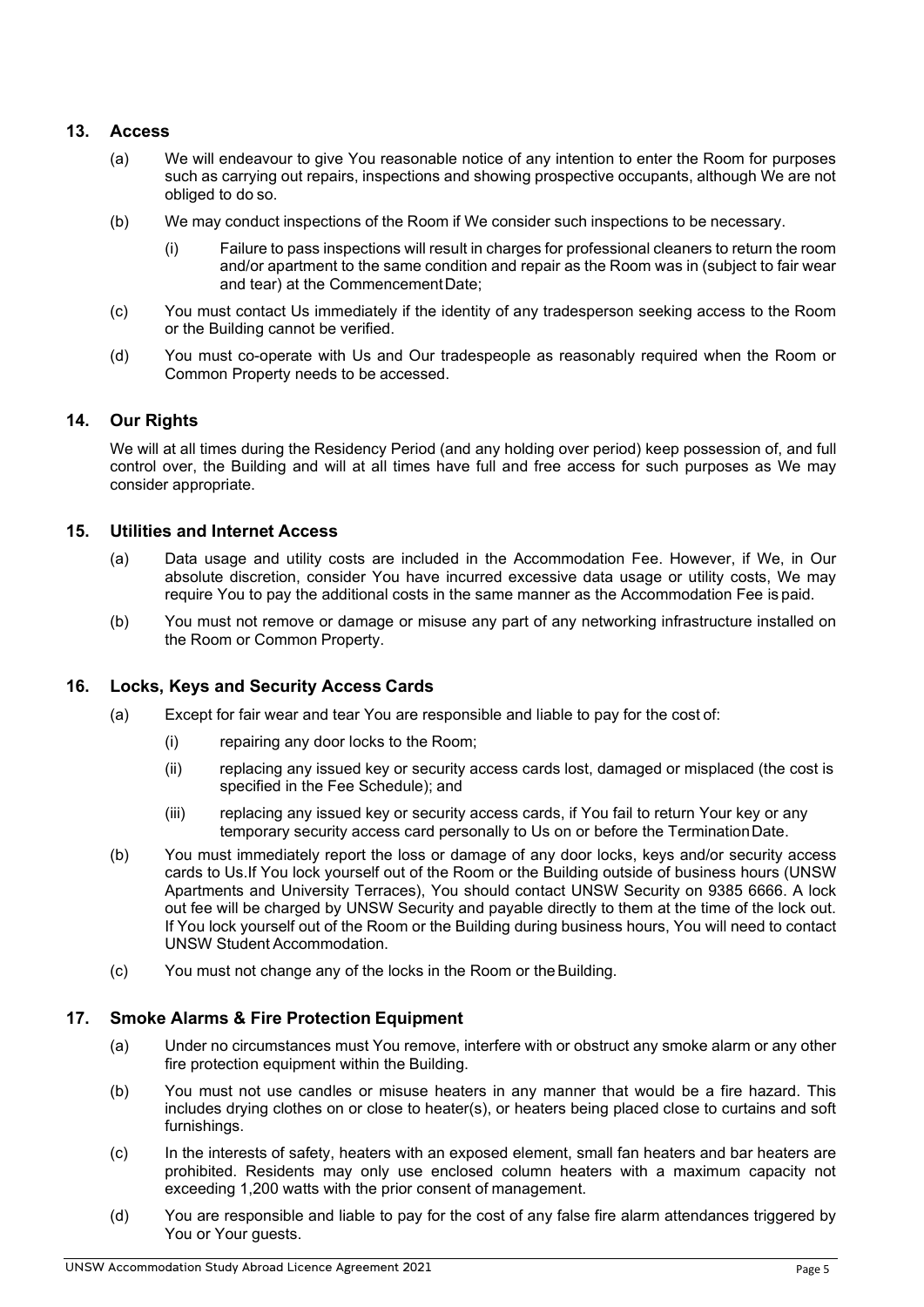## **18. Insects**

You agree that while We will reasonably attempt to ensure that the Room is insect free, We are not responsible for any insect infestation that may occur after the Commencement Date.

## **19. If You want to Vacate Early**

You may terminate this agreement prior to the Termination Date by giving Us at least four (4) weeks' written notice, in which case You will still have ongoing responsibilities including the continued payment of the Accommodation Fee for the remainder of the Residency Period as set out in clause 20.

## **20. When We can Terminate this agreement**

We may terminate this agreement:

- (a) if for any reason We are unable to continue to provide the Room as accommodation on an ongoing basis by giving You at least three (3) weeks' notice;
- (b) if You:
	- (i) fail to be confirmed as a Student by the CensusDate;
	- (ii) cease to be an enrolled student of the University;
	- (iii) fail to move in and occupy the Room within 10 days of Your Commencement Date and We have not given You approval in writing to delay Your move in;
	- (iv) have entered into a formal or informal sub-licence arrangement in relation to Your Room in breach of clause 22; or
	- (v) in Our reasonable opinion, have permanently vacated the Room before the Termination Date and You have not given Us notice under clause 19,

by giving You at least one (1) weeks written notice;

- (c) immediately if You breach clause 10;
- (d) if You breach any other obligation under this agreement:
	- (i) that is not capable of being remedied;or
	- (ii) that is able to be remedied but You have failed to remedy that breach to Our reasonable satisfaction within the time period specified in a notice to You; or
- (e) if You fail to pay any of the amounts owed under this agreement within fourteen (14) days after the due date for payment.

## **21. Consequences of You Vacating Early or Termination**

#### **21.1 Administration Fee and Continuing Obligation to pay Accommodation Fee**

If:

- (a) You terminate this agreement prior to the Termination Date; or
- (b) We terminate this agreement prior to the Termination Date (except in the circumstances described in clause 20(a)),

then:

- (c) We may charge You an administration fee equal to 2 weeks of Accommodation Fees, which You acknowledge is a reasonable estimate of the costs We incur as a consequence of You vacating the Room early (such as processing the application for a replacement Resident); and
- (d) You must continue to pay the Accommodation Fees and all other applicable fees and charges under this agreement up to and including the Termination Date irrespective of whether or not You are still a Student, unless and until:
	- (i) subject to clause 21.2, We have entered into a residential accommodation agreement with a replacement Resident and they have commenced paying the applicable accommodation fee for Your Room; or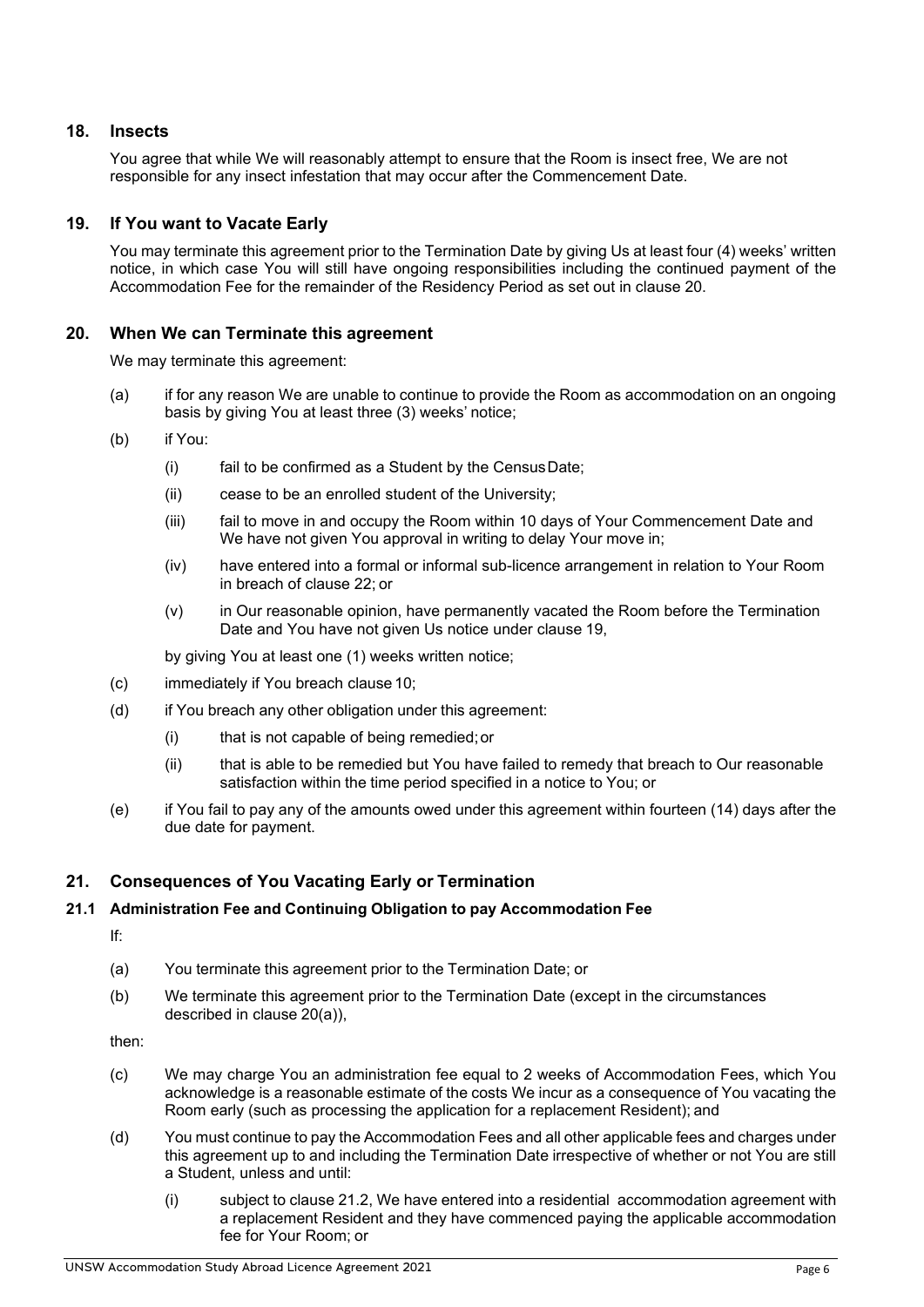- (ii) We notify You in writing (in Our absolute discretion) that You are released from Your continuing liabilities and obligations under this agreement.
- (iii) We reserve the right to accept the most suitable applicant in Our absolute discretion

This clause continues to apply even if this agreement is terminated.

#### **21.2 Process for Replacement Resident**

- (a) If this agreement is terminated prior to the Termination Date (except in the circumstances described in clause 20(a)):
	- (i) You may ask Us to select an applicant on the waiting list (if there is any) to become a replacement Resident; or
	- (ii) if there are no applicants on the waiting list, You may find a proposed replacement Resident to occupy the Room but this personmust:
		- (A) be currently enrolled as a Student atUNSW;
		- (B) not be a current resident under an existing accommodation agreement with Us;
		- (C) complete the College interview process if it is for a UNSWCollege;
		- (D) sign a residential accommodation agreement in form required by Us for at least the unexpired period of Your Residency Period;and
		- (E) pay any relevant fees.
- (b) We will not be obliged to accept any replacement resident:
	- (i) unless and until You have paid all outstanding Accommodation Fees and all other applicable fees and charges under this agreement as at the date on which a replacement Resident becomes liable to pay an accommodation fee to Us for Your Room; and
	- (ii) unless the replacement resident is acceptable to UNSW Student Accommodation, who will have the final decision on their suitability (in Our absolute discretion).

## **21.3 Failure to Pay**

If You fail to pay the administration fee under clause 21.1, any ongoing Accommodation Fees or any other fees or expenses You are liable for under this agreement, We may exercise Our rights to block Your access to myUNSW and accordingly to UNSW resources in accordance with 7(b) until any outstanding amounts are paid.

#### **21.4 General End of OccupancyObligations**

- (a) On or before the Termination Date, unless an extension to the Residency Period is agreed with Us in writing, You must:
	- (i) return the Room in the same condition and repair as the Room was in (subject to fair wear and tear) at the Commencement Date;
	- (ii) remove Your property and make good any damage You or Your guests caused to the Room and the Common Property (to Our satisfaction); and
	- (iii) make sure the Room and the immediately surrounding Common Property is clean and free from rubbish (including cigarette butts); and
	- (iv) vacate the Room.
- (b) If You do not comply with Your obligations under clause 21.4(a) by the Termination Date, You must pay an occupation fee to Us on Our demand, such occupation fee being calculated at the rate of \$100 per day plus GST (if any) from the Termination Date until the day You have fully complied with Your obligations under clause 21.4(a).
- (c) You agree that the cleaners may dispose of any personal items including food items that are left in the Building after the Termination Date.
- (d) We take no responsibility for any items left in the accommodation after the Termination Date.
- (e) Failure by You to comply with clause 21.4(a) may result in immediate eviction by UNSW Security.
- (f) Any provision of this agreement that expressly or by implication is to continue after termination or expiration of this agreement will continue.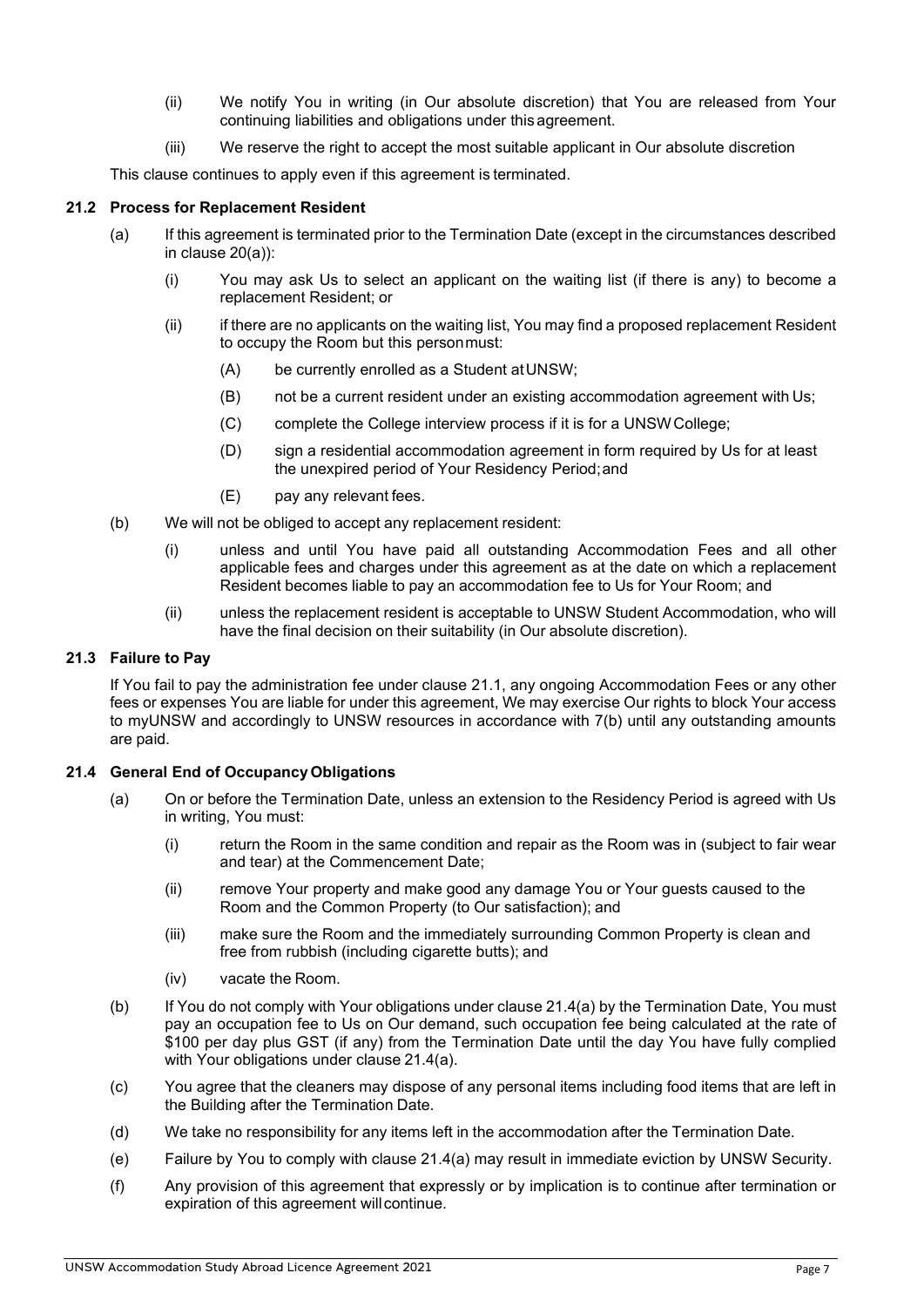#### **21.5 Failure to Perform**

We may do anything which You should have done under this agreement if You do not promptly do so or, if in Our reasonable opinion, You do not do so properly. You must reimburse Us on demand for any costs and expenses incurred by UNSW under this clause.

## **22. No Assignment or Sublicensing**

This agreement and Your right to occupy the Room:

- (a) is personal to You and must not be assigned;and
- (b) may not be sub-licensed by You.

#### **23. Privacy Consent**

You consent to Us:

- (a) using Your personal information (including Your photo) that You have provided to UNSW, including disclosing Your personal information to UNSW Security, for any purpose related or incidental to Your occupation and use of, and access to, the Room, Building or Common Property.
- (b) using Your academic record to confirm Your enrolment status at the University or for any purpose related or incidental to Your occupation.
- (c) notifying the person You have identified as Your "parent/guardian/next of kin" in Your application form if We consider that there is significant concern regarding Your health or well-being. You will notify UNSW Student Accommodation of any changes to thisperson.
- (d) discussing Your account with Your "parent/guardian/next of kin" if necessary.
- (e) Recording and reproducing on film, tape and by any other means (including, without limitation, still photography) You whilst observing or participating in any activity in the Accommodation or at any place outside the Accommodation, including any such activity which is organised, sponsored or promoted, recommended or endorsed by Us or by any organisation or group which is in any way associated with UNSW Student Accommodation (the Recording);
- (f) Using the Recording (in whole or in part) to produce promotional and editorial material (the Material) relating to UNSW Student Accommodation's business, including the right to synchronise the audio from the Recording with other visual images and the vision from the Recording with other audio; and
- (g) Publishing, communicating and/or permitting the communication of the Recording and the Material to the public throughout the world in all media (including, without limitation, on any website or social networking site) for educational, promotional, advertising, selling and marketing purposes related to UNSW's Student Accommodation business.

#### **24. Notices**

- (a) A notice or other communication required or permitted to be given must be in writing, and in the case of a notice or communication to You, sent to Your UNSW Student email address.
- (b) A notice or other communication sent by email is taken to have been given (unless otherwise proved):
	- $(i)$  if sent before 4 pm on a business day; on the day it is sent
	- (ii) if sent after 4pm on a business day; the next business day,or
	- (iii) if sent on a day that is not a business day; on the next business day following that day.
- (c) We may change Our address for service by giving notice of that change in writing to You.
- (d) If You are required to give a notice to Us under this agreement, You must send that notice to [accommodation@unsw.edu.au](mailto:accommodation@unsw.edu.au)

#### **25. Waiver or Variation**

(a) No failure to exercise and no delay in exercising any right, power or remedy under this agreement or no single or partial exercise of any right, power or remedy will prevent any other or further exercise of that or any other right, power or remedy.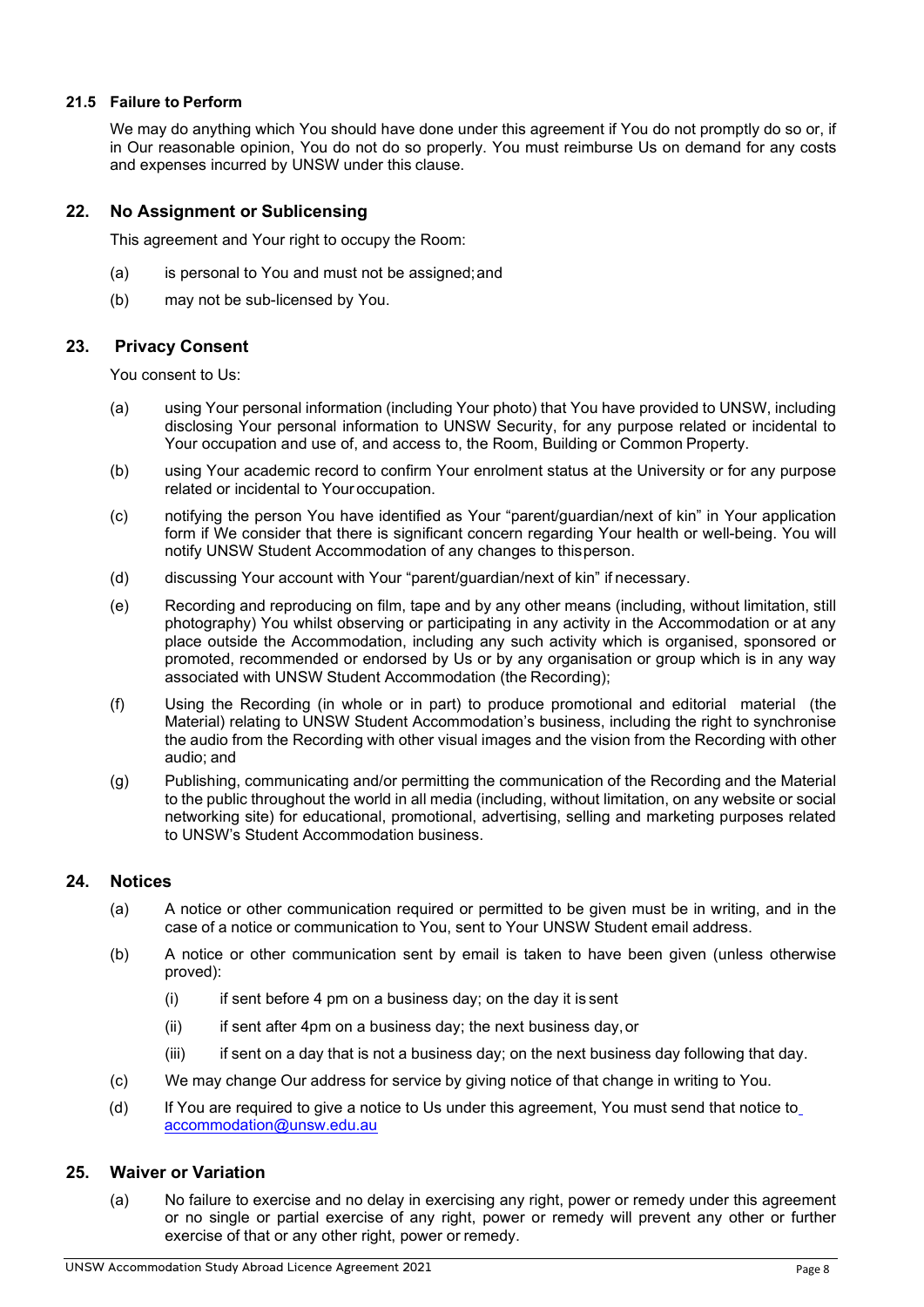- (b) The exercise of a power or right does not prevent:
	- (i) its future exercise; or
	- (ii) the exercise of any other power or right.
- (c) The variation or waiver of a provision of this agreement or a party's consent to depart from a provision by another party will be ineffective unless in writing signed by the parties.
- (d) No waiver by Us of one breach of an obligation under this agreement is a waiver of another breach of that same obligation or of any other.
- (e) The demand by Us for, or acceptance by Us of an Accommodation Fee or any other money payable under this agreement after You fail to do so is not a waiver of any earlier breach by You. The later acceptance by Us of the Accommodation Fee or other money (as appropriate) is a waiver by Us only in relation to Your failure to make that particular payment when due.
- (f) Any waiver by Us must be inwriting.

## **26. Whole Agreement**

In relation to the subject matter of this agreement:

- (a) represents the entire agreement between the parties; and
- (b) overrides all oral and written communications by or on behalf of any of theparties.

## **27. Definitions and Interpretation**

#### **27.1 Definitions**

In this document, unless otherwise indicated by the context:

| <b>Accommodation Fee</b> | means the accommodation fees and other charges specified in the Accommodation<br>Fee Schedule or as otherwise set out in this agreement.                                                                                                                                                  |
|--------------------------|-------------------------------------------------------------------------------------------------------------------------------------------------------------------------------------------------------------------------------------------------------------------------------------------|
| <b>Agreement Details</b> | means the schedule attached to the front of these Terms setting out the variable<br>information related to this agreement such as Your details and other information<br>related to the Room                                                                                               |
| <b>Building</b>          | means the accommodation building identified in the Agreement Details in which the<br>Room is located.                                                                                                                                                                                     |
| <b>Business Hours</b>    | means the hours from 8:30am to 4:30pm, as changed from time to time.                                                                                                                                                                                                                      |
| <b>Business Day</b>      | means a day that is not a Saturday, Sunday, public holiday or bank holiday in<br>Sydney.                                                                                                                                                                                                  |
| <b>Commencement Date</b> | means the Commencement Date for the Room as specified in the Agreement Details.                                                                                                                                                                                                           |
| <b>Common Property</b>   | means those parts of the Building specified by Us from time to time for use by<br>occupants of the Building in common with Us and its respective employees, invitee,<br>licencees and any other persons authorised by Us and which are not otherwise<br>leased or licensed to any person. |
| <b>Condition Report</b>  | means the condition report for the Room and the furniture (if any) as at the<br>Commencement Date that We will provide to You.                                                                                                                                                            |
| <b>Fee Schedule</b>      | means the schedule of Accommodation Fees and charges payable by You,<br>which is set out in Annexure B.                                                                                                                                                                                   |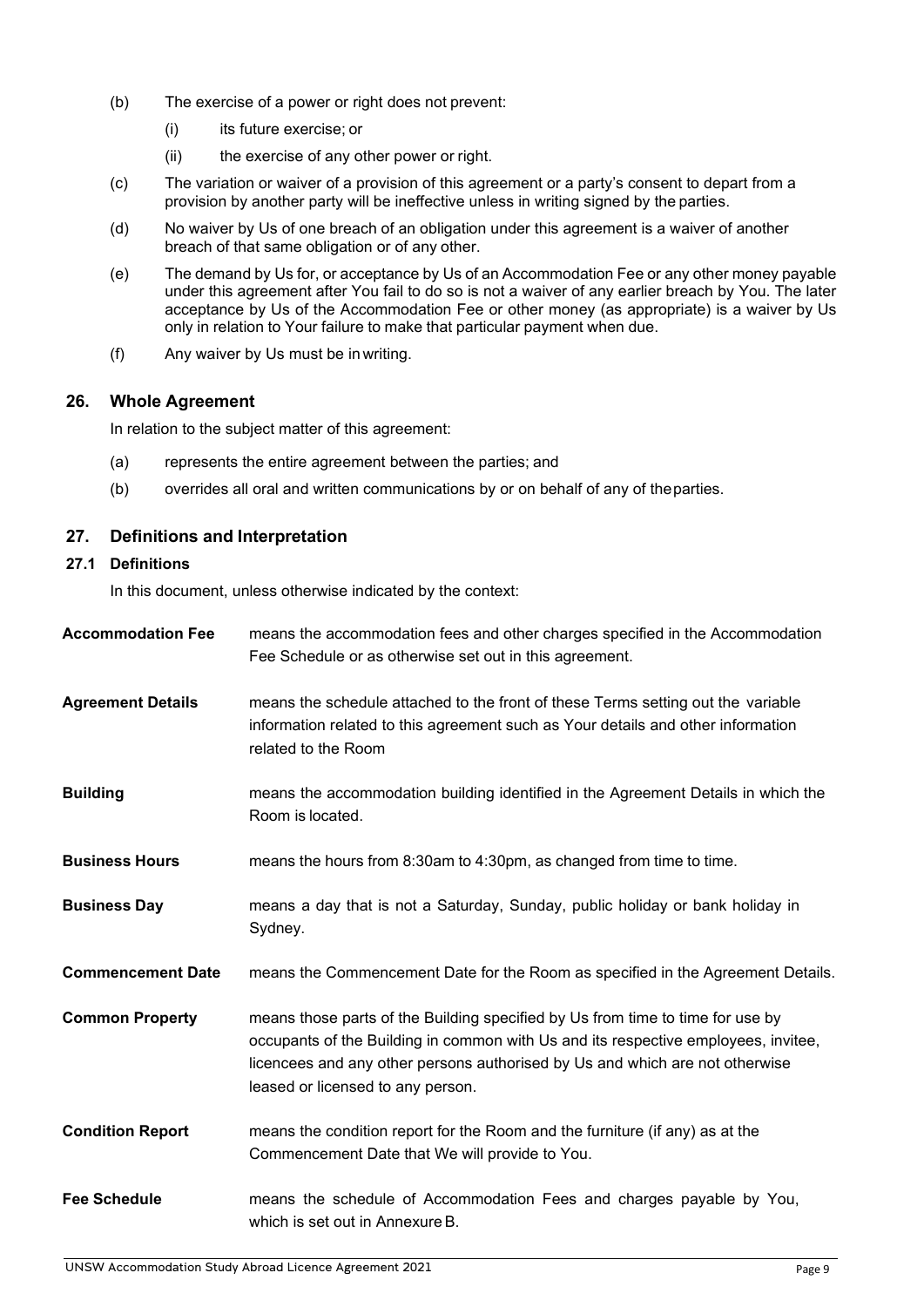| <b>GST</b>                                         | has the meaning given in the A New Tax System (Goods and Services Tax) Act 1999.                                                                                                                         |  |  |
|----------------------------------------------------|----------------------------------------------------------------------------------------------------------------------------------------------------------------------------------------------------------|--|--|
| <b>Handbook</b>                                    | means the handbook issued by the UNSW Student Accommodation office to You<br>outlining the broader philosophy and operations applicable to the Room and the<br>Building and the accommodation.           |  |  |
| myUNSW                                             | means the website page contained within the UNSW website providing UNSW<br>services and resources.                                                                                                       |  |  |
| <b>Residency Period</b>                            | means the period identified in clause 4.                                                                                                                                                                 |  |  |
| Room                                               | is a room of the Room Type specified in the Agreement Details in the Building which:                                                                                                                     |  |  |
|                                                    | We have allocated to You in accordance with clause 3.3; or<br>(a)                                                                                                                                        |  |  |
|                                                    | any replacement Room which We notify You in writing that You are<br>(b)<br>entitled to occupy in accordance with clause 5.                                                                               |  |  |
| <b>Room Fees</b>                                   | means the Application Fee, the Advance Payment on Acceptance of Offer and the<br>Accommodation Fee as set out in Annexure B Accommodation Fee Schedule.                                                  |  |  |
| <b>Rules of Occupation</b>                         | means the rules set out in Annexure A to this agreement.                                                                                                                                                 |  |  |
| <b>Student</b>                                     | means a student that is enrolled or entitled to enrol at UNSW.                                                                                                                                           |  |  |
| <b>Term</b>                                        | means the period of each academic year identified as a term on the UNSW academic<br>calendar published on the UNSW website.                                                                              |  |  |
| <b>University Terraces</b>                         | means the accommodation of that name located at Gate 2, High Street UNSW<br>Sydney NSW 2052.                                                                                                             |  |  |
| <b>UNSW</b>                                        | means the University of New South Wales (ABN 57 195 873 179).                                                                                                                                            |  |  |
| <b>UNSW Apartments</b>                             | means any one or more of Barker Street Apartments, Mulwarree Apartments or High<br>Street Apartments.                                                                                                    |  |  |
| <b>UNSW College</b>                                | means any one or more of the following Basser College, Goldstein College, Fig Tree<br>Hall, Philip Baxter College, Colombo House, International House or UNSW Hall.                                      |  |  |
| <b>UNSW Maintenance</b>                            | means the UNSW Student Accommodation maintenance staff as well as the UNSW<br>Facilities Maintenance staff who are responsible for repairs and maintenance in all<br>UNSW buildings.                     |  |  |
| <b>UNSW Student</b><br><b>Accommodation Office</b> | means the office managing the accommodation provided by UNSW.                                                                                                                                            |  |  |
| <b>UNSW Security</b>                               | means the UNSW Security Services office responsible for providing a 24 hour security<br>presence on the UNSW campus and maintaining security monitoring services.                                        |  |  |
| <b>UNSW Student Code of</b><br><b>Conduct</b>      | means the document named 'Student Code of Conduct' available on the UNSW<br>website stating the standard of conduct expected of students of UNSW with respect to<br>their academic and personal conduct. |  |  |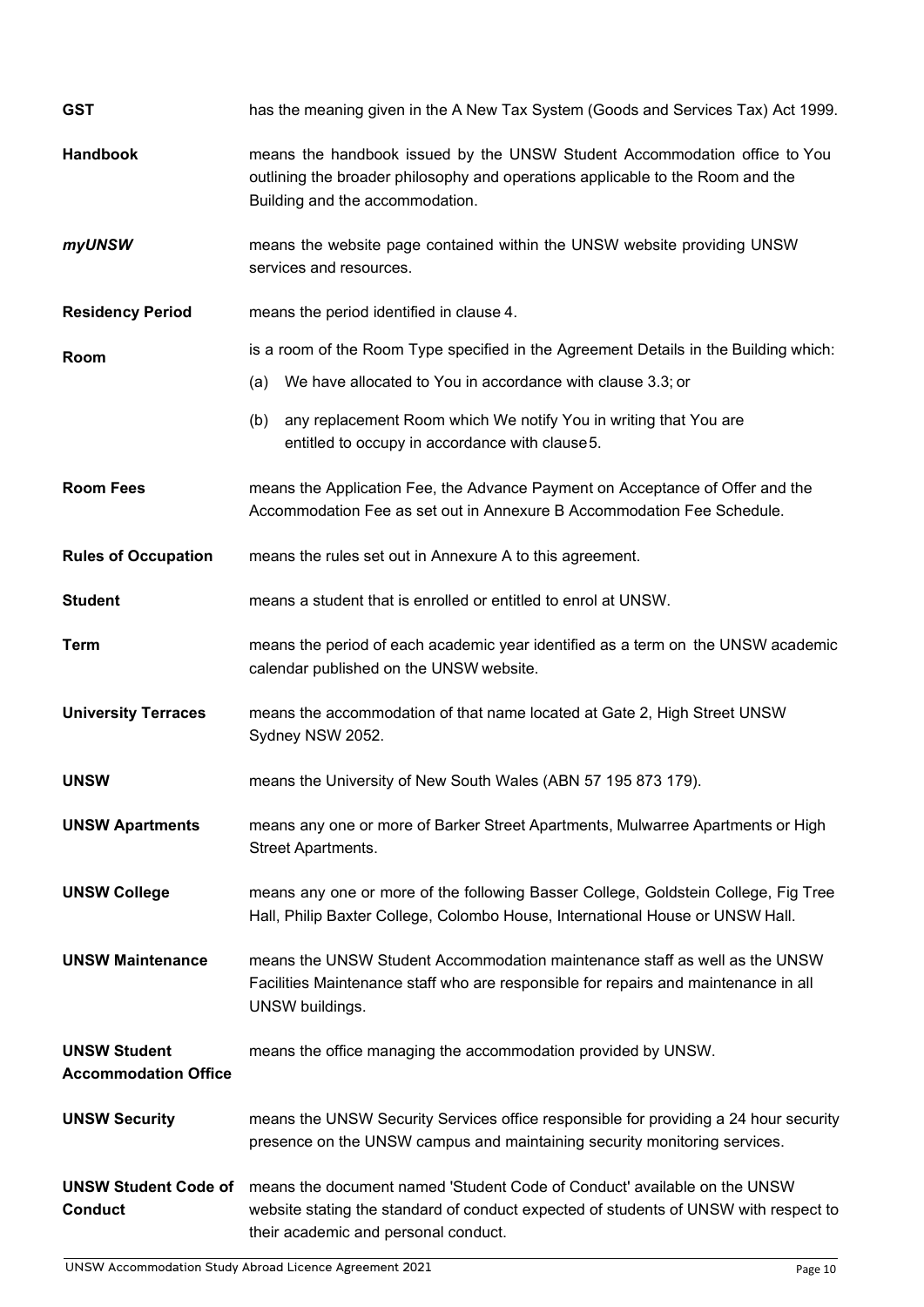| Us, We or Our    | means UNSW.                                                                                               |  |
|------------------|-----------------------------------------------------------------------------------------------------------|--|
| Termination Date | means:                                                                                                    |  |
|                  | the 'Termination Date' specified in the Agreement Details;<br>(a)                                         |  |
|                  | an earlier date specified by Us if We terminate this agreement in accordance<br>(b)<br>with clause 20: or |  |
|                  | a later date agreed in writing by Us.<br>(C)                                                              |  |
| You or Your      | means the person identified in the Agreement Details.                                                     |  |

#### **27.2 Interpretation**

In this agreement, unless otherwise indicated by the context:

- (a) words importing the singular include the plural and vice versa;
- (b) headings are for convenience only and do not affect interpretation of this Licence;
- (c) a reference to a clause, paragraph or schedule is a reference to a clause, paragraph or schedule of this Licence;
- (d) where any word or phrase is given a definite meaning in this Licence, any part of speech or other grammatical form of that word or phrase has a corresponding meaning;
- (e) a reference to a statute, statutory provision or regulation includes all amendments, consolidations or replacements thereof;
- (f) a reference to a party to a document includes that party's legal personal representatives, successors and permitted assigns; and
- (g) a reference to a body, whether statutory ornot:
	- (i) which ceases to exist;
	- (ii) whose powers or functions are transferred to another body; or
	- (iii) is a reference to the body which replaces it or which substantially succeeds to its powers or functions.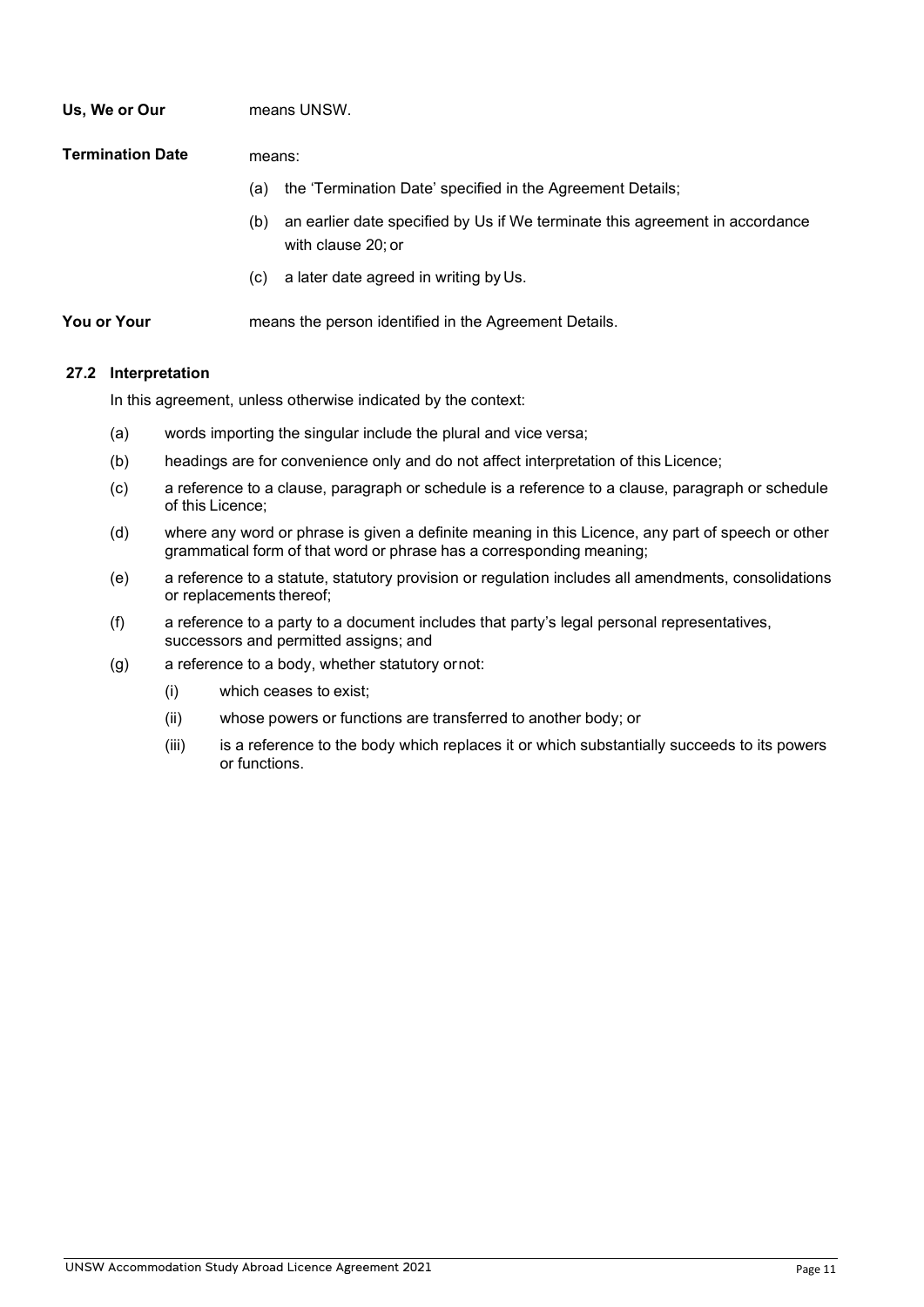## **1. Photo ID**

Upon checking-in or within 72 hours of checking-in, You must present to the UNSW Student Accommodation Office an original photo identification (such as a passport, driver's licence or student ID) along with a copy of such photo ID for Our records. You must provide Us with any updates to Your personal details following any change to the information previously submitted, by contacting the UNSW Student Accommodation Office.

## **2. Induction**

You must complete, when advised, the accommodation induction process. This includes completing online modules prior to checking-in and attending at least one orientation session within one month of checking-in (or at the earliest available session during the term of Your Licence Agreement). The orientation sessions are designed to ensure the safety, security and well-being of all residents and staff.

#### **3. Noise**

- (a) You must not make any noise or cause any disruption within the Room, Building or on Common Property:
	- (i) at any time, if it is likely to disturb the peaceful enjoyment of anotherresident;
	- (ii) between the hours of 11pm and 8am (or such earlier time as per Rule 3(c)).
- (b) If You create a noise or disturbance, UNSW Security will attend thedisturbance.
- (c) We may impose quiet hours during periods of study vacation and exams as outlined in the Resident Handbook.

## **4. Common property**

You must not

- (a) cause or allow any damage to any lawn, garden, tree, shrub, plant or flower on Common Property;
- (b) use any part of Common Property as Your owngarden;
- (c) cause or allow any damage to (or make any additions or improvements to) any structure that is part of Common Property without Our written permission. If any Common Property is damaged, You must notify Us and We will be responsible for maintaining anything We have installed; and
- (d) throw or leave any rubbish, dirt, dust or other materials on Common Property that may interfere with the peaceful enjoyment of another resident in the Building. In particular, You must not litter the Building and its surrounds and the Common Areas with cigarette butts. If You do, they will be removed by Us at Your cost.

#### **5. Your behaviour**

- (a) You must not engage in any behaviour or any conduct that threatens, abuses, intimidates or harasses another resident, guest or Our staff or participate in any behaviour that is illegal whilst in the Room, Building or Common Property.
- (b) You must be adequately clothed when on Common Property and balconies. You must not use language or behave in a way which might offend or embarrass others using the Building or Common Property.

#### **6. Behaviour of guests**

- (a) You must make sure Your guests do not behave in any way which might disturb the peaceful enjoyment of another resident. This applies to behaviour of Your guests in a Room, Building or on Common Property.
- (b) You are responsible for your guests and will be held accountable for any act, omission or misconduct by Your guests including breach of these Rules of Occupation.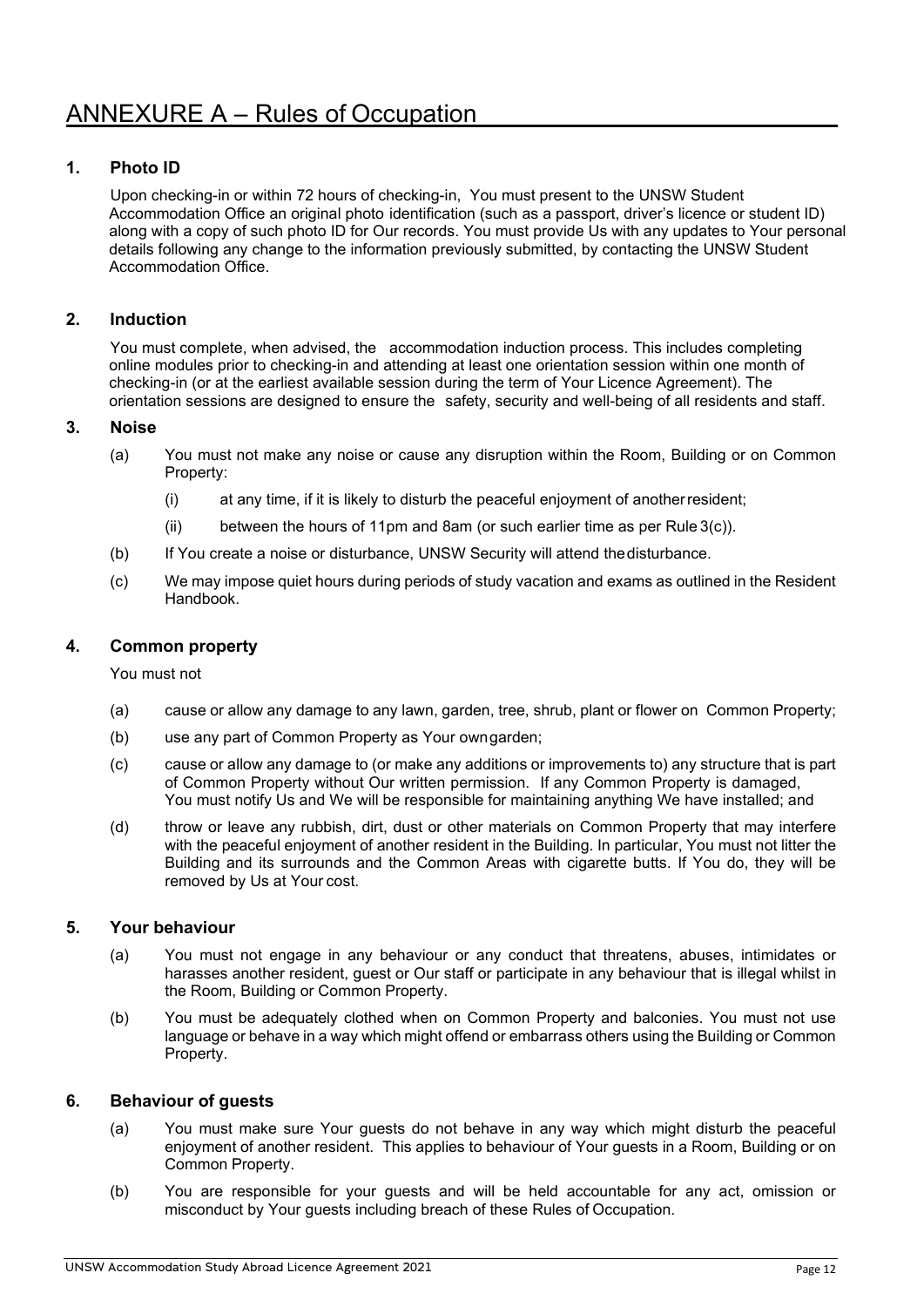## **7. Overnight Guests**

Residents may, in exceptional circumstances, seek authority for a guest to stay overnight. Such requests must be submitted with sufficient notice for approval to the respective Dean of the College or the Operations Supervisor (for the Apartments and University Terraces only).

## **8. Smoking**

UNSW is a smoke free Campus and this includes all the accommodation buildings owned and operated by UNSW.

Smoking of any substance is prohibited in the Room and/or Apartment and all Buildings and Common Property.

## **9. Drugs**

We have a zero tolerance of illicit drug use in the Room, Building or Common Property. If You:

- (a) are found in possession of illicit drugs or implements associated with their use in the Room, Building or Common Property; or
- (b) distribute, sell or manufacture illicit drugs or other substances from the Room, Building or Common Property,

We will immediately terminate this agreement and inform the relevant UNSW and legal authorities.

#### **10. Alcohol**

There are designated alcohol free zones in the Rooms, Building and Common Areas. These zones encompass apartments and part of the Common Areas within designated and signed areas of the Building. You must not consume or store alcohol in these designated areas. If You do not comply with the alcoholfree zones conditions, We may impose a penalty on You as set out in the agreement.

#### **11. Weapons**

We have a zero tolerance of the possession of weapons (sword, knives etc) or firearms (guns etc) in the Room, Building or Common Property. If You are found in possession of weapons, firearms or implements associated with their use in the Room, Building or Common Property We will immediately terminate this agreement and inform the relevant UNSW and legal authorities.

## **12. Candles/Incense and Oil Burners**

The burning of candles, incense or oil burners – or any object that has either a naked or contained flame – is prohibited within the Rooms, Building and Common Areas as this is deemed an extreme fire hazard.

## **13. Removing or Moving furniture, fixtures and fittings**

- (a) You must not remove any furniture, fixture or fitting from the Room, Building of Common Property without Our prior written consent.
- (b) You must not move large objects or furniture through Common Property unless You have notified Us, and given Us an opportunity to have Our representative attend the move.

#### **14. Garbage disposal**

You are responsible for ensuring Your and Your guests' rubbish is removed from the Room, Building and Common Property in a timely manner and properly deposited in the communal rubbish areas allocated by Us for collection. You must use all garbage chutes according to pasted instructions near chutes.

## **15. Keeping of animals**

You must not allow any animals in the Room or the Building. This Rule does not apply to the extent that it restricts the keeping of a guide or hearing dog.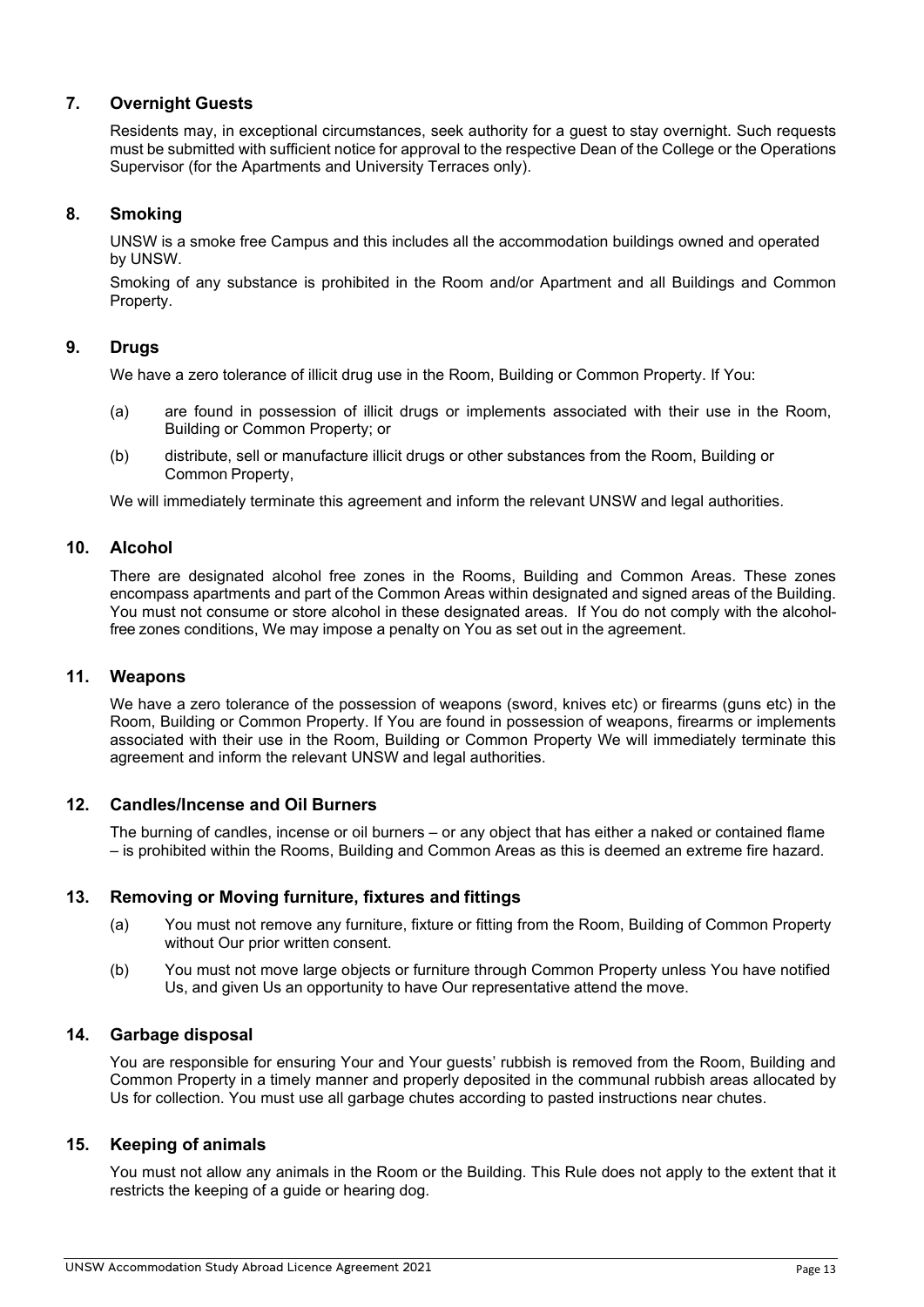## **16. Appearance of Room**

Unless You have Our written approval, You must not keep anything within the Room (either on a permanent or temporary basis) that affects the appearance of the Room or the rest of the Building.

#### **17. Communication**

You are responsible for ensuring Your contact details are kept up to date on the Student Accommodation Office database. All official notices and notifications will be sent to Your email address allocated by UNSW. You are responsible for ensuring You regularly check this email address and ensure mail can be received at this address.

If you are requested to attend a meeting with administration staff you should make every endeavor to attend that meeting or agree on an alternative time that is suitable to both parties.

#### **18. Networking Devices**

You must not connect or make use of any networking devices on the data ports provided (for example: networking routers, hubs, switches). You must not interfere with any of the UNSW networking devices installed in Your Room or in the Building.

#### **19. Storage**

Personal items, including furniture, bicycles, clotheslines and suitcases must not be stored (temporarily or permanently) in Common Areas or the balcony of the Room. This does not include outdoor furniture.

#### **20. Children playing on common property in building**

You must not allow any child under Your control to play on Common Property areas inside the Building unless under the immediate supervision of a responsible adult. This does not stop children from playing unsupervised on Common Property areas outside the Building that are not dangerous (e.g. a lawn).

#### **21. Drying of laundry items**

Unless You have Our written permission You must not hang washing, towelling, bedding, clothing or other articles on any part of the Room (e.g. on the balcony) so that it may be seen from outside the Building.

#### **22. Storage of flammable liquids**

You must get Our written permission if You want to store any flammable materials in the Room, the Building or Common Property, except for common items for the Room or washing Your clothes.

#### **23. BBQs**

You must not use (or allow to another person to use) a BBQ or any other cooking equipment on the balcony of the Room.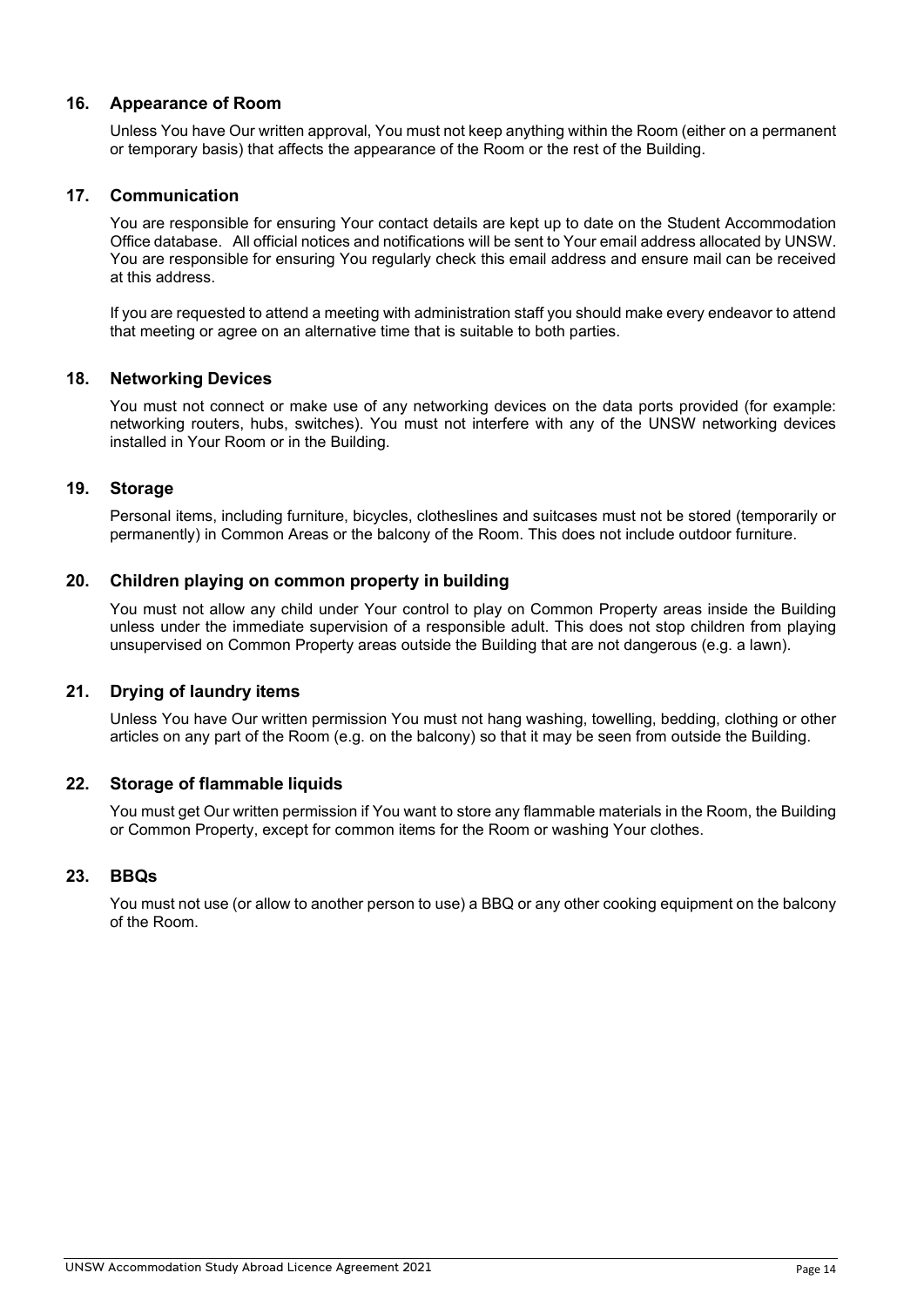# **1. Room Fees**

| <b>Item</b>                                                                                                   | <b>Amount (incl. GST)</b>                                                          |  |
|---------------------------------------------------------------------------------------------------------------|------------------------------------------------------------------------------------|--|
| <b>Application Fee</b>                                                                                        | \$100                                                                              |  |
| Advance Payment on Acceptance of Offer <sup>1</sup>                                                           | \$1,000                                                                            |  |
| Annual Sundry Cleaning Fee <sup>2</sup>                                                                       | \$66                                                                               |  |
| <b>Accommodation Fee</b>                                                                                      | As noted under Licence Agreement Details on the<br>cover of this Licence Agreement |  |
| Gown – for residents of Basser College,<br>Goldstein College, Philip Baxter College and<br>Fig Tree Hall only | \$66                                                                               |  |

#### **Notes:**

- 1 This will be applied to the lastinstallment.<br>2 University Terraces, Barker Street Apartm
- 2 University Terraces, Barker Street Apartments, Mulwarree Apartments and High Street Apartments only

## **2. What is included in Room Fees**

- Occupancy of Your Room with furniture and fittings as per Condition Report.
- Use of Common Property including; the computer room, study and social spaces.
- Subject to clause 15 of the agreement, internet access and provision of utilities (i.e. electricity, water)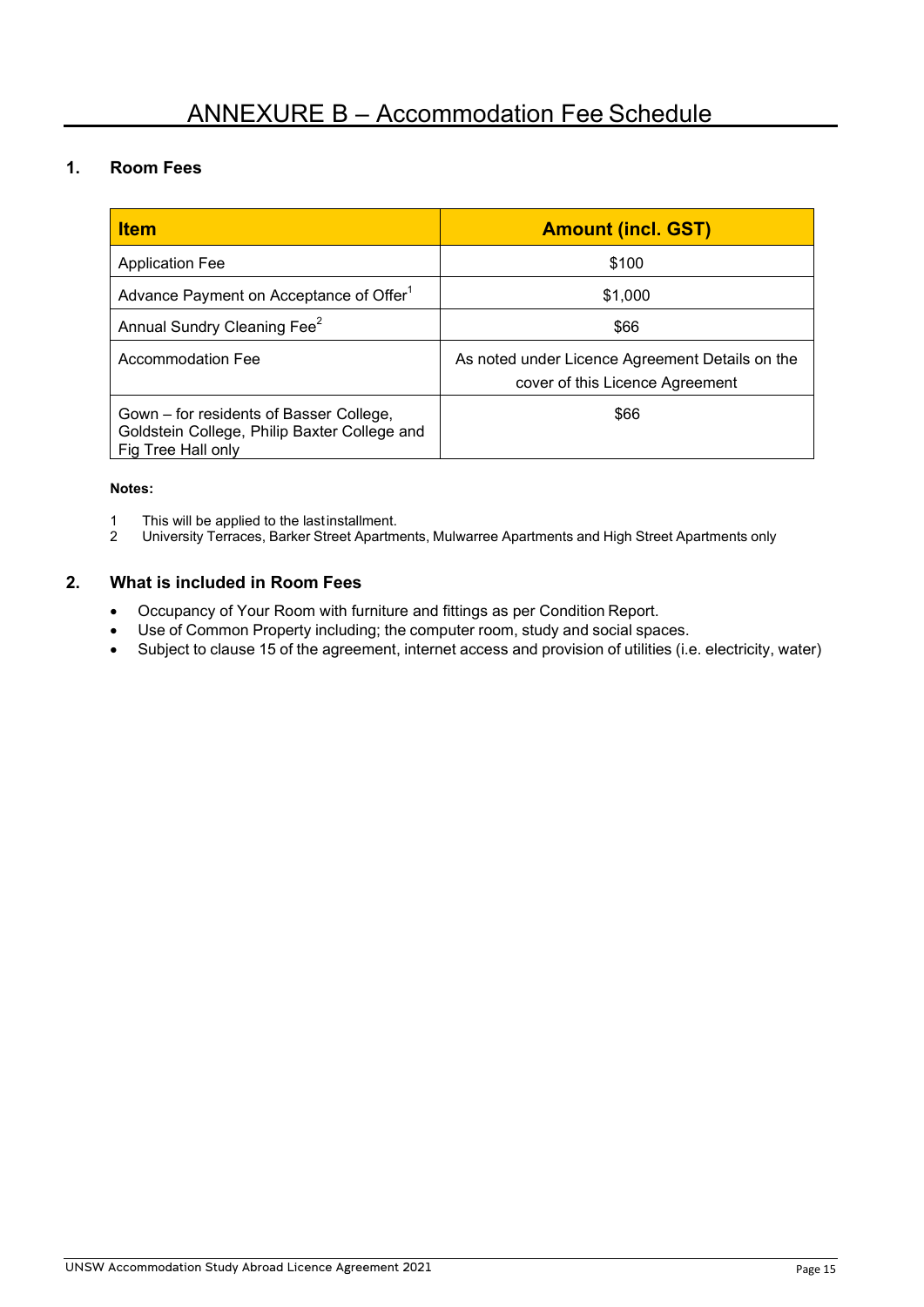# **3. Other Fees**

In addition to the Room Fees identified above, You must pay the following (as applicable):

| <b>Item</b>                                                                                                                                                                                                | <b>Amount (ex GST)</b>                                                     |  |  |
|------------------------------------------------------------------------------------------------------------------------------------------------------------------------------------------------------------|----------------------------------------------------------------------------|--|--|
| Late payment                                                                                                                                                                                               | \$25                                                                       |  |  |
| Direct debit dishonor fee                                                                                                                                                                                  | Fee charged to Us by the relevant<br>financial institution                 |  |  |
| Replacement of a swipe card / key                                                                                                                                                                          | \$25                                                                       |  |  |
| Replacement lock                                                                                                                                                                                           | \$150 - \$250, or as determined by Us                                      |  |  |
| Breach of Rules of Occupation / requirements of clause<br>10 (see clause 10)                                                                                                                               | Up to \$550 (per instance) as<br>determined by Us                          |  |  |
| Our administrative costs if You vacate the Room early<br>(see clause 21)                                                                                                                                   | 2 weeks of Room Fees                                                       |  |  |
| If We need to clean Your Room or excess rubbish You<br>have left behind after You vacate or remove any items<br>that You have left behind (see clause 21.5)                                                | As determined by Us                                                        |  |  |
| Costs of any damage to the Room (include costs for<br>locksmiths, electrician, plumber or pest control) or<br>damage or missing to Our items in the Room (other than<br>fair wear and tear) (see clause 9) | As determined by Us                                                        |  |  |
| False fire alarms triggered by You or Your guests (see<br>clause 17)                                                                                                                                       | As determined by the Fire Authorities<br>(currently approximately \$1,900) |  |  |
| If You fail to vacate by Your Termination Date                                                                                                                                                             | \$100 per day or part thereof                                              |  |  |
| Any other fees or charges specified in this agreement that You may be liable for                                                                                                                           |                                                                            |  |  |

## **4. Important points about the Accommodation Fees and Your Re-admission**

- (a) When You accept a Room at an accommodation, You should be aware that You are committing to pay the Accommodation Fees for the entire Residency Period. This financial obligation will continue for the entire period even if You want to vacate early (see clause21).
- (b) The acceptance of Your application for re-admission to an accommodation for subsequent years of Your studies is not automatic and must be approved by Us. We will take into account Your compliance with the terms of this agreement when assessing Your re-admission application.
- (c) If You fail to pay the amounts You owe under this agreement, Your examination results, and permission for re-enrolment or graduation, will be blocked if fees or charges remain unpaid 14 days before the end of the Term.